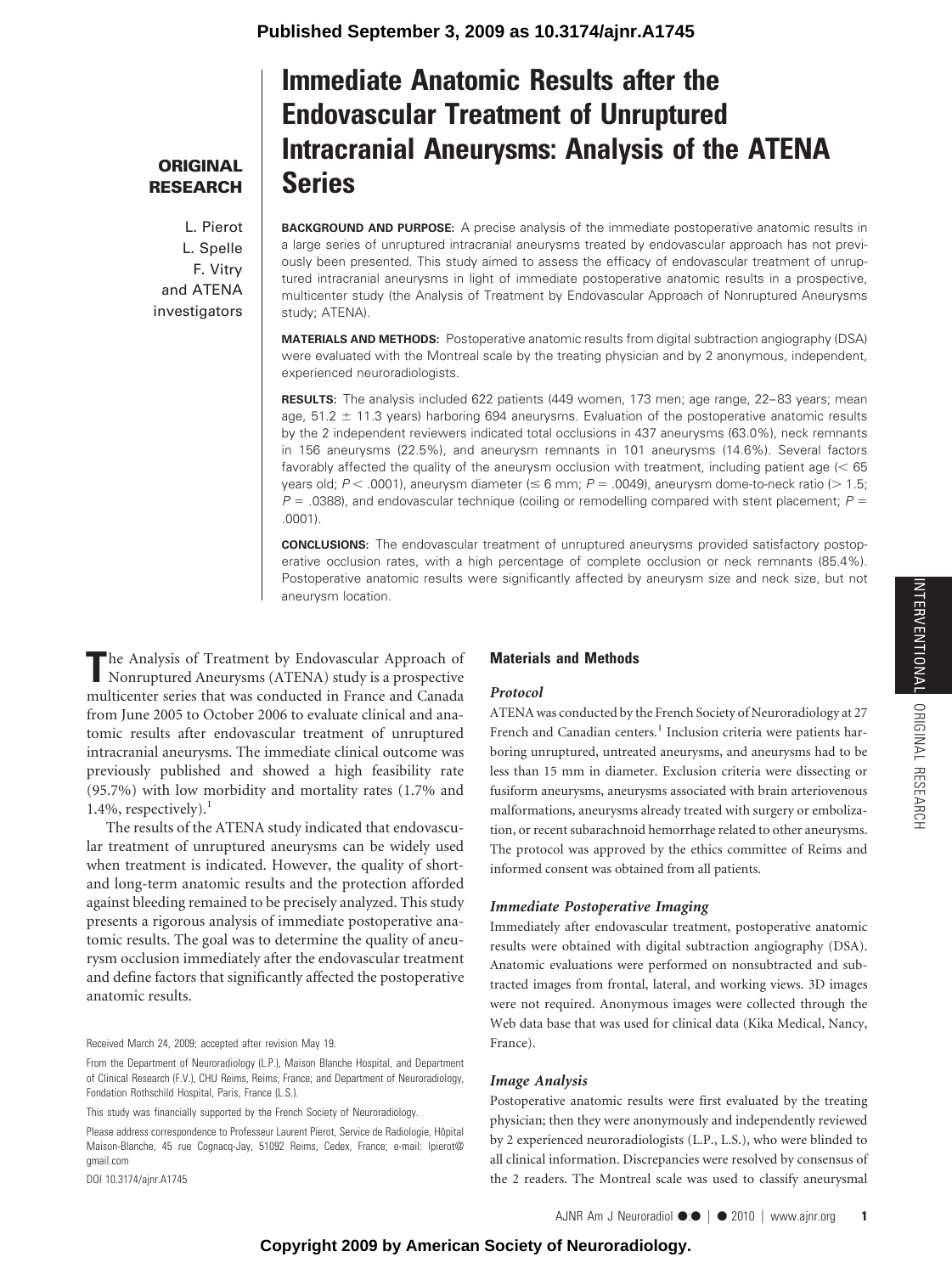occlusions into 3 grades: total occlusion, neck remnant, and aneurysm remnant.<sup>2</sup>

## *Statistical Analysis*

Data management was independently conducted by Kika Medical and the Clinical Research Unit of Reims University Hospital. Statistical analyses were independently performed by the Clinical Research Unit to determine patient demographics, aneurysmal characteristics, occlusion classification according to the Montreal scale, and associations between anatomic results and some of the demographic and anatomic parameters. Mean and frequency comparisons were performed with the Student *t* test and  $\chi^2$  test or the Fisher exact test, respectively. Differences were considered significant at  $P < 0.05$ . Statistical analyses were performed with SAS version 8.0 software (SAS Institute, Cary, NC).

## **Results**

## *Patient Population, Aneurysmal Characteristics, and Modalities of Treatment*

A total of 649 patients were initially included in the ATENA series. They harbored 739 unruptured intracranial aneurysms and were treated with an endovascular approach.

The data for 1 patient was excluded from the analysis because the patient died before endovascular treatment because of complications with anesthesia. Thirty-two aneurysms were excluded from the analysis because the endovascular treatment failed. Twelve aneurysms were excluded from the analysis because postoperative digital subtraction angiography (DSA) was not available, or the quality was inadequate for analysis in the core laboratory. The remaining 622 patients (449 women, 173 men; age range, 22– 83 years; mean age,  $51.2 \pm 11.3$  years) harboring 694 aneurysms were evaluated postoperatively for anatomic results.

Aneurysms were located in the internal carotid artery (ICA;  $n = 315$ ; 45.4%), the anterior cerebral and anterior communicating arteries (ACA/AcomA;  $n = 200$ ; 28.8%), the middle cerebral artery (MCA;  $n = 124$ ; 17.9%), and the vertebrobasilar system (VB;  $n = 55$ ; 7.9%). Most aneurysms were less than or equal to 6 mm ( $n = 401$ ; 57.8%), but many were greater than 6 mm ( $n = 293$ ; 42.2%). Close to half of the dome-toneck ratios were less than or equal to  $1.5$  ( $n = 359; 51.7\%$ ). The treatments included the standard coiling technique ( $n = 383$ ; 55.2%), the remodeling technique,  $(n = 258; 37.2\%)$ , and stent placement ( $n = 53$ ; 7.6%).

# *Comparison Between the Anatomic Evaluations of the Performing Physician and the Independent Reviewers*

The physician who performed the treatment found that the anatomic results indicated 426 total occlusions (61.4%), 158 neck remnants (22.8%), and 110 aneurysm remnants (15.9%). The 2 independent reviewers (consensus) found that the anatomic results indicated 437 total occlusions (63.0%), 156 neck remnants (22.5%), and 101 aneurysm remnants (14.6%). When aneurysmal occlusion was quoted total by the treating physician (426 aneurysms), anatomic result was analyzed by the core laboratory as total occlusion in 335 cases (78.6%), neck remnant in 61 cases (14.3%), and aneurysm remnant in 30 cases (7.0%). When aneurysm occlusion was quoted neck remnant by the treating physician (158 aneu-

| Table 1: Anatomic result evaluations in relationship to patient age <sup>A</sup> |                 |
|----------------------------------------------------------------------------------|-----------------|
| $< 65$ Years                                                                     | $\geq 65$ Years |

|                  |     | $\sim$ 00 10010 | $-$ 00 10010 |       |  |
|------------------|-----|-----------------|--------------|-------|--|
|                  |     | %               | N            | $\%$  |  |
| Total occlusion  | 396 | 65.2            | 41           | 47.1  |  |
| Neck remnant     | 138 | 227             | 18           | 20.7  |  |
| Aneurysm remnant | 73  | 12.0            | 28           | 32.2  |  |
| Total            | 607 | 100.0           | 87           | 100.0 |  |

 $^{\text{A}}$  Number of aneurysms ( $P < .0001$ ).

#### **Table 2: Anatomic result evaluations in relationship to aneurysm locationA**

|                  | ACA/AcomA |               |     | ICA   |     | MCA   |      | VB            |  |
|------------------|-----------|---------------|-----|-------|-----|-------|------|---------------|--|
|                  | N         | $\frac{0}{n}$ | Ν   | %     | Ν   | $\%$  |      | $\frac{0}{0}$ |  |
| Total occlusion  | 110       | 55.0          | 202 | 641   | 86  | 69.4  | - 39 | 70.9          |  |
| Neck remnant     | 53        | 26.5          | 68  | 21f   | 24  | 19.4  | 11   | 20.0          |  |
| Aneurysm remnant | 37        | 18.5          | 45  | 14 3  | 14  | 11.3  | 5    | 91            |  |
| Total            | 200       | 100.0         | 315 | 100.0 | 124 | 100.0 | 55   | 100.0         |  |

**Note:**—ACA indicates anterior cerebral artery; AcomA, anterior communicating artery; ICA, internal carotid artery; MCA, middle cerebral artery; VB, vertebrobasilar system. A No significant differences were observed.

#### **Table 3: Anatomic result evaluations in relationship to aneurysm sizeA**

|                  |     | $\leq 6$ mm | $> 6$ mm |       |  |
|------------------|-----|-------------|----------|-------|--|
|                  | Ν   | $\%$        | Ν        | $\%$  |  |
| Total occlusion  | 273 | 68.1        | 164      | 56.0  |  |
| Neck remnant     | 78  | 19.5        | 78       | 26.6  |  |
| Aneurysm remnant | 50  | 12.5        | 51       | 17.4  |  |
| Total            | 401 | 100.0       | 293      | 100.0 |  |

 $AP = .0049$ 

#### **Table 4: Anatomic result evaluations in relationship to dome-toneck ratioA**

|                  |     | $\leq 1.5$ |     | >1.5  |
|------------------|-----|------------|-----|-------|
|                  | N   | $\%$       |     | $\%$  |
| Total occlusion  | 219 | 61.0       | 218 | 65.1  |
| Neck remnant     | 76  | 21.2       | 80  | 23.9  |
| Aneurysm remnant | 64  | 17.8       | 37  | 11.0  |
| Total            | 359 | 100.0      | 335 | 100.0 |

 $AP = .0388$ 

rysms), anatomic result was analyzed by the core laboratory as total occlusion in 72 cases (45.6%), neck remnant in 61 cases (38.6%), and aneurysm remnant in 25 cases (15.8%). When aneurysm occlusion was quoted aneurysm remnant by the treating physician (110 aneurysms), anatomic result was analyzed by the core laboratory as total occlusion in 30 cases (27.3%), neck remnant in 34 cases (30.9%), and aneurysm remnant in 46 cases (41.8%). The agreement between the treating physician and core laboratory was low ( $\kappa = 0.33$ ).

## *Associations Between Anatomic Results and Demographic, Technical, and Anatomic Factors*

The anatomic result evaluations are shown in relationship to patient age (Table 1), aneurysm location (Table 2), aneurysm size (Table 3), dome-to neck ratio (Table 4), and endovascular treatment technique (Table 5). A significantly higher quality of aneurysmal occlusion was found in patients younger than 65 years ( $P <$  .0001), in aneurysms with diameters less than or equal to 6 mm ( $P = .0049$ ), in aneurysms with dome-to-neck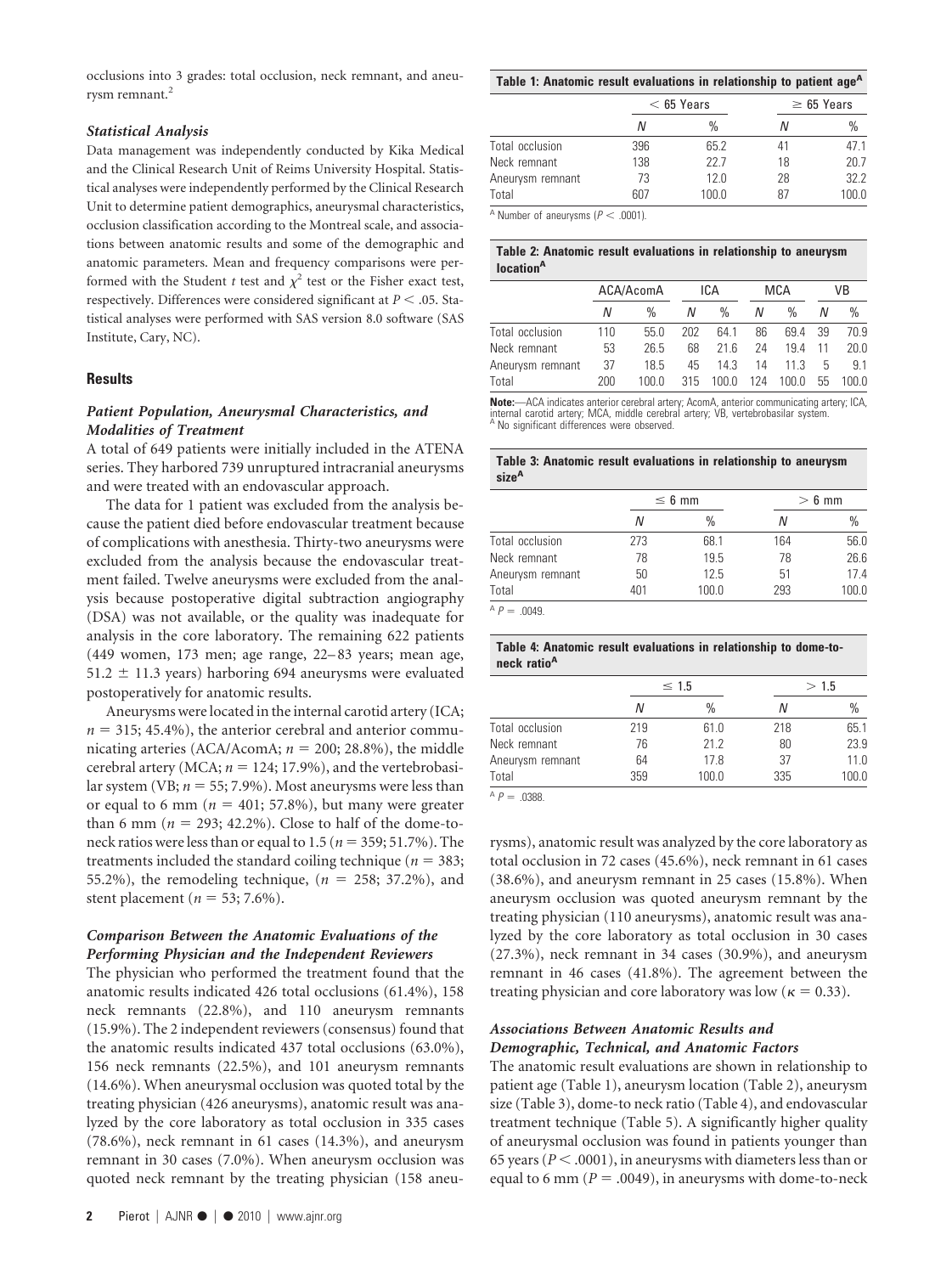**Table 5: Anatomic result evaluations in relationship to the treatment techniqueA**

|                  | Coiling |       | Remodeling |       | Stenting |       |
|------------------|---------|-------|------------|-------|----------|-------|
|                  | Ν       | $\%$  | N          | $\%$  | Ν        | $\%$  |
| Total occlusion  | 244     | 63.7  | 170        | 65.9  | 23       | 43.4  |
| Neck remnant     | 85      | 22.2  | 60         | 23.3  | 11       | 20.8  |
| Aneurysm remnant | 54      | 14.1  | 28         | 10.9  | 19       | 35.8  |
| Total            | 383     | 100.0 | 258        | 100.0 | 53       | 100.0 |
| $A P = 0.001$ .  |         |       |            |       |          |       |

ratios greater than 1.5 ( $P = .0388$ ), and in aneurysms treated by coiling or remodeling compared with stent placement (*P* .0001).

## **Discussion**

The ATENA study showed that endovascular treatment of unruptured intracranial aneurysms is feasible in a high percentage of patients with low morbidity and mortality rates.<sup>1</sup> However, a crucial issue for endovascular techniques is the uncertainty of whether coils provide long-term durability of aneurysm occlusion and protection from aneurysm rupture.<sup>3</sup>

The question of the efficacy of endovascular treatment of unruptured aneurysms is fundamental but until now was not analyzed in a large series of patients with a precise methodology. The efficacy can be evaluated from both anatomic and clinical points of view. We know from the literature regarding the endovascular treatment of ruptured aneurysms that there is a clear relationship between the quality of aneurysm occlusion and the risk of rebleeding. In the CARAT (Cerebral Aneurysm Rerupture After Treatment) study conducted in a cohort of 1010 patients treated for ruptured aneurysms with coil embolization or surgical clipping, the risk for rerupture was strongly associated with the degree of aneurysmal occlusion (cumulative risk: 1.1% for complete occlusion, 2.9% for 91%–99% occlusion, 5.9% for 70%–90% occlusion, and 17.6% for < 70% occlusion).<sup>4</sup> Despite some methodologic limitations of CARAT (anatomic results abstracted from procedural reports leading to the heterogeneous evaluation method singularly in the clipping group and absence of independent core laboratory analysis), it seems that the protection afforded against rebleeding is related to the quality of the aneurysmal occlusion. Is the risk for rupture of unruptured aneurysms treated by the endovascular approach similarly associated with the quality of the aneurysmal occlusion? To answer this question, it is first necessary to know the precise quality of the aneurysmal occlusion immediately after the treatment and to analyze which factors affect the immediate anatomic results. These points are evaluated in the present analysis. On the contrary, the relationship between the quality of occlusion and the risk of bleeding is not analyzed in our study because long-term follow-up is not available at the present time.

In assessments of the immediate postoperative anatomic results from a large series of patients with endovascular treatment of intracranial aneurysms, 2 major points must be recognized:

1. Several scales can be used to evaluate anatomic results after endovascular treatment of ruptured or unruptured aneurysms. The 3-grade Montreal scale is the most frequently used.<sup>2</sup> In this scale, grade I is complete closure of the aneurysm, including the neck. A residual neck (grade II) is defined

as the persistence of any portion of the original defect of the arterial wall observed on any single projection but without opacification of the aneurysmal sac. Any opacification of the sac is classified as a residual aneurysm (grade III). Consistent with observations by Raymond et  $al$ ,<sup>2</sup> we found that sometimes a precise analysis of the immediate postoperative anatomic results was difficult when a minimal opacification was visible inside the coil mesh. Under those conditions, it is relatively difficult to assign classifications according to the scale, and some heterogeneity may be introduced from one series to another (see below).

2. To overcome this limitation, the analysis of anatomic results by an independent core laboratory is certainly useful but is rarely performed for the assessment of the anatomic results of endovascular treatment of ruptured and/or unruptured aneurysms.<sup>3-9</sup> Reports on recent series have shown that the evaluation conducted by the treating physician is often different from the evaluation performed by an independent core laboratory; the analysis by the treating physician tended toward better anatomic results.<sup>10</sup> In the ATENA study, the anatomic results were evaluated rigorously by an independent core laboratory that included 2 experienced neuroradiologists (L.P. and L.S.) who had performed endovascular treatments for more than 10 years.

In contrast to observations in other series, the evaluations of the postoperative anatomic results by the treating practitioner or by the core laboratory were not significantly different globally.<sup>10</sup> However, some large inconsistencies were observed with a low agreement between the treating physician and core laboratory ( $\kappa = 0.33$ ). For example, the treating neuroradiologist judged the results from 426 aneurysms as complete occlusions, but the core laboratory judged the same group of results as 335 complete occlusions (78.6%), 61 neck remnants (14.3%), and 30 aneurysm remnants (7.0%). On the other hand, the treating neuroradiologist judged the results from110 aneurysms as aneurysm remnants, and the core laboratory judged the same group of results as 46 aneurysm remnants (41.8%), 34 neck remnants (30.9%), and 30 total occlusions (27.3%). These discrepancies are related to the difficulties in determining the rate of occlusion after endovascular treatment. As outlined before, 1 major limitation of the Montreal scale is the uncertainty regarding the classification of aneurysms in which the neck occlusion is complete, but some contrast filling is present in the coil mesh. These patterns are classified as grade A by some practitioners (as suggested by Raymond et al<sup>2</sup>) and grade C by others.

According to the core laboratory, the postoperative anatomic results in the ATENA series showed that a satisfactory occlusion (complete occlusion or neck remnant) was obtained in 593 aneurysms (85.4%). It is difficult to compare our series with previous reports on large series because of the methodologic heterogeneities outlined above. In the Wanke series,<sup>6</sup> complete or nearly complete occlusion was achieved in 34  $(89.5\%)$  of 38 aneurysms. In the Gonzalez series<sup>8</sup> of 233 aneurysms, angiographic results revealed complete occlusion in 138 (59.2%), neck remnants in 92 (39.5%), and incomplete occlusion in 3 (1.3%), with a high rate of satisfactory occlusion (98.7%). In the Terada series, $^7$  the results showed complete occlusion in 33 (45.2%) of 73 aneurysms, neck remnants in 26 (35.6%) of 73 aneurysms, and aneurysm remnants in 14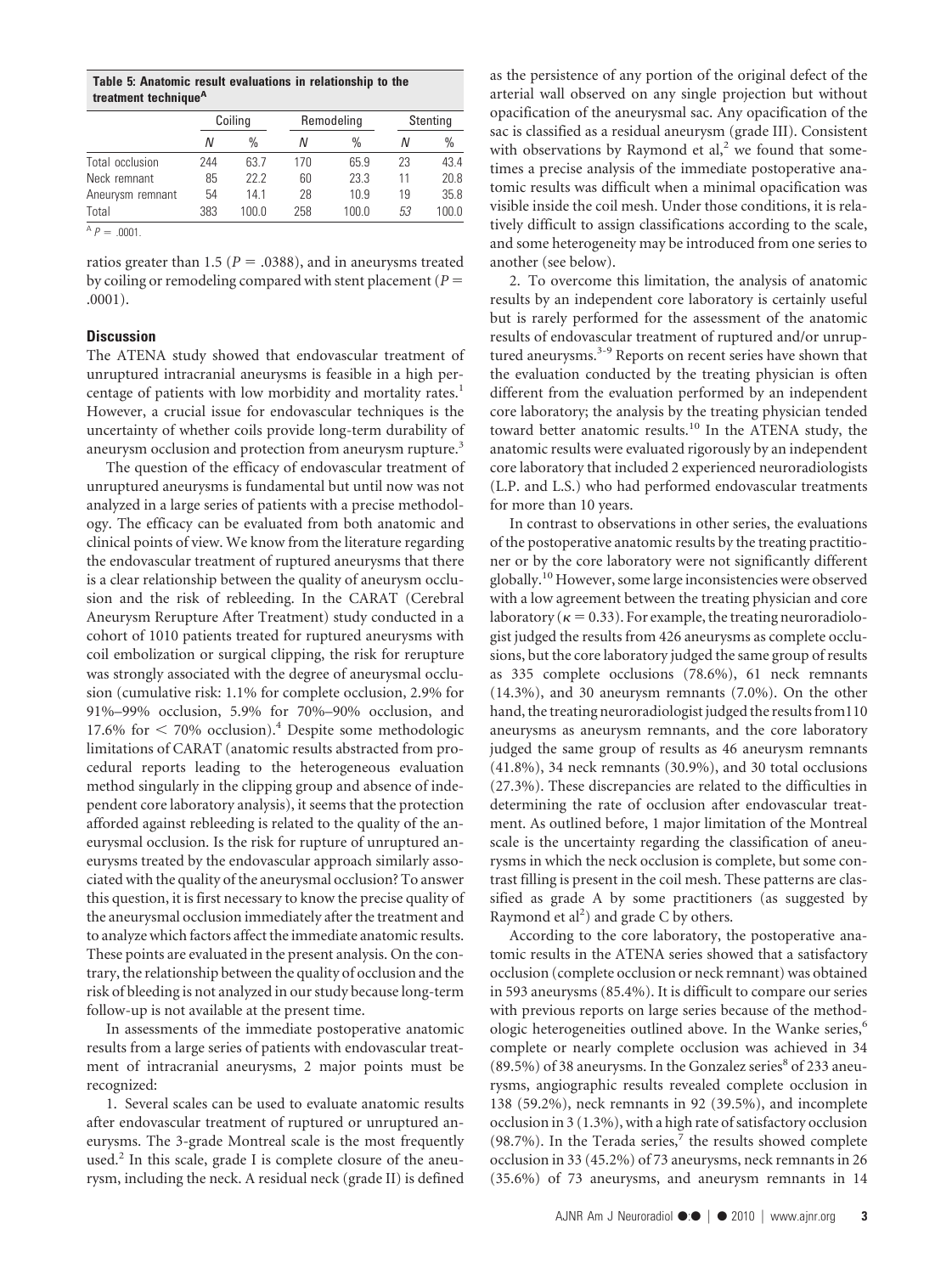(19.2%) of 73 aneurysms, with a satisfactory occlusion in  $80.8\%$ . In the Gallas series,  $11$  postoperative occlusion was classified as complete in 207 aneurysms (70.0%), subtotal in 84 aneurysms (26.1%), and incomplete in 11 aneurysms (3.9%), with a satisfactory occlusion in 96.1%. In the Standhardt series complete occlusion was achieved in 57.5%, neck remnants in 34.0%, and aneurysm remnants in 8.5%, with satisfactory occlusions in 91.5%.<sup>9</sup> Thus, the high rate of satisfactory occlusion (between 80.8% and 98.7%) confirmed the immediate anatomic efficacy of endovascular treatment.

We found improved anatomic results in patients younger than 65 years compared with older patients (Table 1). Several factors may explain this difference including increased difficulties in the endovascular treatment and different strategy of treatment in elderly patients. As the cumulative risk for rupture is lower in older patients, the objective of having a very dense coil mesh is probably considered less important in elderly patients. The clinical analysis has shown that the morbidity rate is significantly higher in patients older than 65 years, and it can explain, in some cases, the premature interruption of treatment. The degree of postoperative aneurysm occlusion was not significantly related to aneurysm location (Table 2). This suggests that the endovascular treatment is equally effective for aneurysms in all locations. We found that 2 anatomic factors were linked to the quality of aneurysm occlusion: aneurysmal size and the dome-to-neck ratio (Tables 3 and 4). The quality of occlusion was better in aneurysms smaller than 6 mm than those larger than 6 mm in diameter. Similar results were previously reported by Terada et  $al$ ,<sup>7</sup> Gonzalez et al,<sup>8</sup> and Standhardt et al.<sup>9</sup> The anatomic results were also better in narrow-neck aneurysms (dome-to-neck ratio  $> 1.5$ ) compared with wide-neck aneurysms (dome-toneck ratio  $<$  1.5). This was also previously demonstrated by Gonzalez et al<sup>8</sup> and Standhardt et al.<sup>9</sup> Our evaluation of the techniques used showed that anatomic results were similar when coiling and remodeling were used but worse with stent placement (Table 5). However, the recruitment of patients in the ATENA study took place when stents were just beginning to come into use; thus, further analyses in a larger group of patients treated with stents are certainly needed to define more clearly the efficacy of stent placement.

There were several limitations to our study. First, the immediate postoperative anatomic results only represented 1 part of the anatomic efficacy of endovascular treatment. The other part of this efficacy is the prevention of the recanalization; this will be analyzed with mid- and long-term followups. A second limitation was that it was not possible to analyze the relationship between the quality of postoperative anatomic results and the clinical efficacy of the endovascular treatment to prevent aneurysmal rupture because long-term clinical follow-up is actually not available. A third limitation, outlined above, was the difficulty in analyzing anatomic results with the Montreal scale. However, the definitions used in other scales are probably equally difficult; this emphasizes the importance of evaluating a large series of patients in determining whether recanalization can be more precisely predicted.

## **Conclusions**

The immediate postoperative results in the ATENA series analyzed with a rigorous methodology showed that endovascular treatment of unruptured intracranial aneurysms was highly efficacious, with a satisfactory occlusion rate of 85.4%. Anatomic factors that affected the quality of occlusion were aneurysmal size and dome-to-neck ratio but not aneurysm location.

# **Appendix**

Participating Centers and Investigators:

1. *CHU Larrey, Angers, France*, Anne Pasco

2. *CHU Jean Minjoz, Besançon, France*, Jean-François Bonneville

3. *CHU Pellegrin, Bordeaux, France*, Xavier Barreau, Jérôme Berge

4. *CHU de la Coˆte de Nacre, Caen, France*, Patrick Courthéoux, Suzana Saleme

5. *CHU Gabriel Montpied, Clermont Ferrand, France*, Emmanuel Chabert, Jean Gabrillargues

6. *CH Louis Pasteur, Colmar,* Alain Tournade

7. CHU, Dijon, France, Frédéric Ricolfi

8. *CHU A. Michallon, Grenoble, France,* Pierre Bessou

9. *CHU Roger Salengro, Lille, France*, Xavier Leclerc, Jean-Pierre Pruvo, Christian Taschner

10. CHU La Timone, Marseille, France, Olivier Lévrier

11. *CHU Gui de Chauliac, Montpellier, France*, Alain Bonafe´

12. CHUM Notre-Dame, Montréal, Canada, Jean Raymond, Daniel Roy, Alain Weill

13. CHU Hôpital Neurologique, Nancy, France, René Anxionnat, Serge Bracard, Luc Picard

14. CHU G. & R. Laënnec, Nantes, France, Hubert Desal, Axel de Kersaint-Gilly

15. *CHU, Kremlin-Bicêtre, France*, Hortensia Alvarez, Pierre Lasjaunias, Augustin Ozanne

16. *CH Foch, Suresnes, France,* Anne Boulin, Georges Rodesch

17. CHU La Pitié Salpêtrière, Paris, France, Alessandra Biondi, Fabrice Bonneville, Betty Jean, Nader Sourour

18. CHU Mondor, Créteil, France, Raphaël Blanc, André Gaston

19. *CH Fondation Rothschild, Paris, France*, Guido Lazzarotti, Manoel Maia Filho, Jacques Moret, Charbel Mounayer, Michel Piotin, Christiana Queiroz, Laurent Spelle

20. *CH Sainte-Anne, Paris, France*, Sylvie Gordon-Hardy, Jean-François Meder, Denis Trystram

21. *CHU de la Mile´trie, Poitiers, France*, Jacques Drouineau

22. *CHU Maison Blanche, Reims, France*, Sophie Gallas, Laurent Pierot

23. *CHU Bellevue, Saint-Etienne, France,* Fabrice-Guy Barral, Luis Manera

24. CHU Hautepierre, Strasbourg, France, Rémy Beaujeux

25. *CH Sainte-Anne, Toulon, France*, Charles Arteaga

26. *CHU Purpan, Toulouse, France*, Christophe Cognard, Anne-Christine Januel, Philippe Tal

27. *CHU Bretonneau, Tours, France*, Denis Herbreteau

## **References**

1. Pierot L, Spelle L, Vitry F, et al**. Immediate clinical outcome of patients harbouring unruptured intracranial aneurysms treated by endovascular approach: results of ATENA study.** *Stroke* 2008;39:2497–504

2. Raymond J, Guilbert F, Weill A, et al. **Long-term angiographic recurrences**